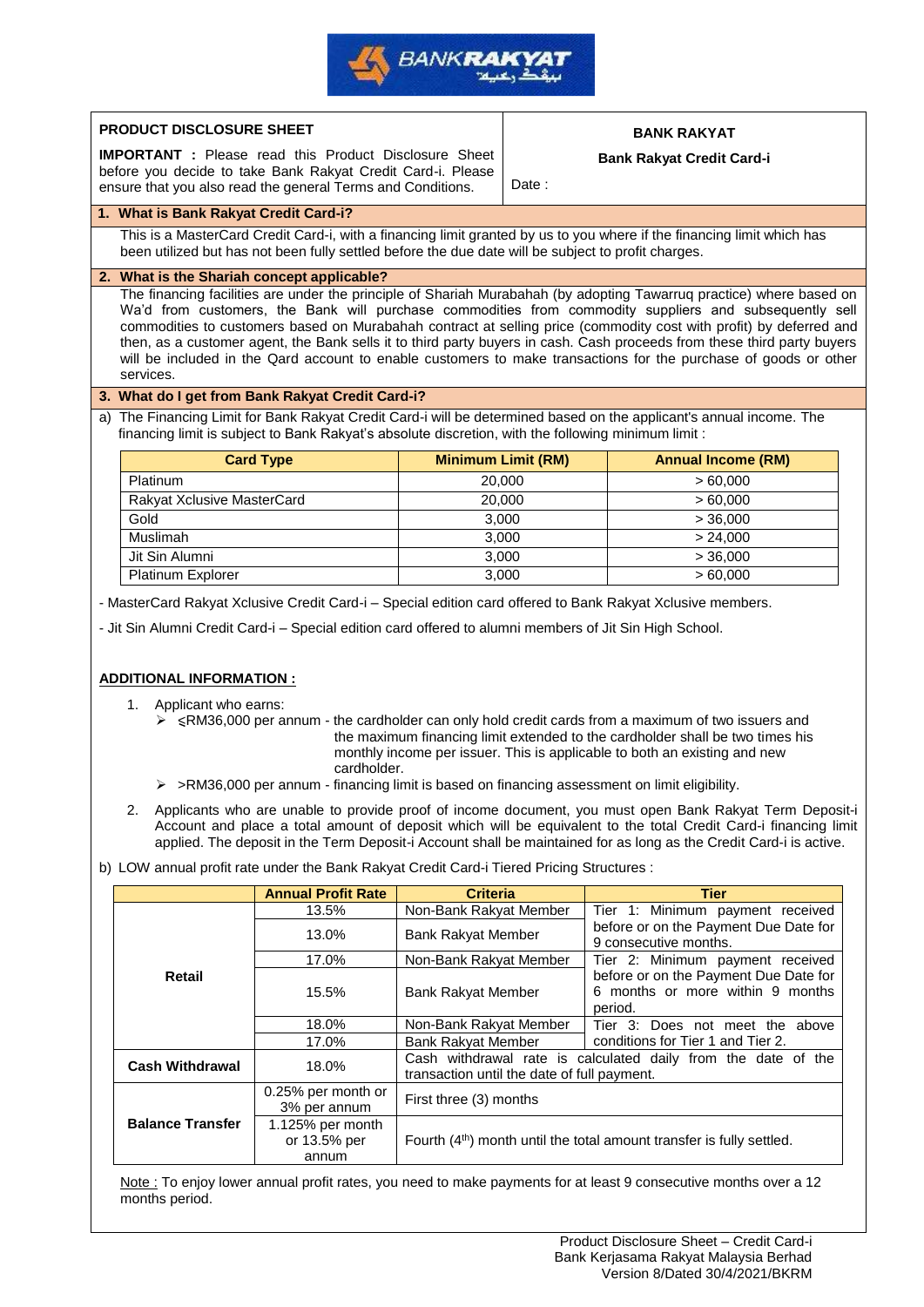

| c) Annual profit rate offer for government servants and employees of Government Link Company (GLC): |             |                              |                                                                                                      |                                                                  |
|-----------------------------------------------------------------------------------------------------|-------------|------------------------------|------------------------------------------------------------------------------------------------------|------------------------------------------------------------------|
| <b>Type of</b><br><b>Transaction</b>                                                                | <b>Tier</b> | <b>Annual Profit</b><br>Rate | <b>Entitlement Requirement</b>                                                                       | <b>Entitlement Tenure</b>                                        |
|                                                                                                     | Tier 1      | 8%                           | Total outstanding balance >30% from<br>financing limit AND NOT exceed 60<br>days delinquent.         | THREE (3) YEARS                                                  |
| <b>Retail</b>                                                                                       | Tier 2      | 9%                           | Total outstanding balance is 10% -<br>30% from financing limit AND NOT<br>exceed 60 days delinquent. | from the FIRST<br>statement issued after<br>the enrollment date. |
|                                                                                                     | Tier 3      | 10%                          | Total outstanding balance <10% AND<br>NOT exceed 60 days delinquent.                                 |                                                                  |
| Cash<br>Withdrawal                                                                                  |             | 18%                          |                                                                                                      |                                                                  |
|                                                                                                     |             |                              | <b>First Three (3) Months</b>                                                                        |                                                                  |
|                                                                                                     |             | 3%                           |                                                                                                      |                                                                  |
| <b>Balance</b>                                                                                      |             |                              | Fourth (4th) Months Onwards                                                                          |                                                                  |
| <b>Transfer</b>                                                                                     | Tier 1      | 8%                           | > 30% from financing limit                                                                           |                                                                  |
|                                                                                                     | Tier 2      | 9%                           | 10% - 30% from financing limit                                                                       | Until fully settled.                                             |
|                                                                                                     | Tier 3      | 10%                          | < 10% from financing limit                                                                           |                                                                  |

**IMPORTANT:** In the event cardholders credit card-i account delinquent for more than 60 days for **RETAIL** transactions, the above annual profit rate offering will be **REVOKED** automatically. Cardholders will be charged with existing annual profit rate Tier at Tier 2 which 15.5% for Bank Rakyat Members, 17% for Non-Bank Rakyat Members and 9% for Bank Rakyat staffs.

d) Cash withdrawal :

Maximum cash withdrawal limit via counter / ATM is based on the limit of cash withdrawal at the counter / ATM or based on the Schedule / Tier below :

| <b>Tier</b> | <b>Criteria</b>           | <b>Annual Profit Rate</b><br>(Retail Transaction) | <b>Maximum Withdrawal Limit</b> |  |
|-------------|---------------------------|---------------------------------------------------|---------------------------------|--|
| Tier 1      | <b>Bank Rakyat Member</b> | 13.0%                                             | 100%                            |  |
|             | Non-Bank Rakyat Member    | 13.5%                                             |                                 |  |
| Tier 2      | <b>Bank Rakyat Member</b> | 15.5%                                             | 75%                             |  |
|             | Non-Bank Rakyat Member    | 17.0%                                             |                                 |  |
| Tier 3      | <b>Bank Rakyat Member</b> | 17.0%                                             | 50%                             |  |
|             | Non-Bank Rakyat Member    | 18.0%                                             |                                 |  |

Note : Percentage (%) of the permissible maximum withdrawal limit is based on the specified financing limit.

## e) Profit Rebate (*Tabung Rakyat* Rewards) as follows:

| <b>Items</b>                                | Year 1 | Year 2  | Year <sub>3</sub> |
|---------------------------------------------|--------|---------|-------------------|
| Auto debit facility                         | 0.5%   | 0.5%    | 0.5%              |
| Good payment record                         | 1.0%   | $1.0\%$ | 1.5%              |
| Other financing facilities at Bank Rakyat   | 0.5%   | 1.0%    | 1.0%              |
| <b>Total Rebate (Tabung Rakyat Rewards)</b> | 2.0%   | 2.5%    | 3.0%              |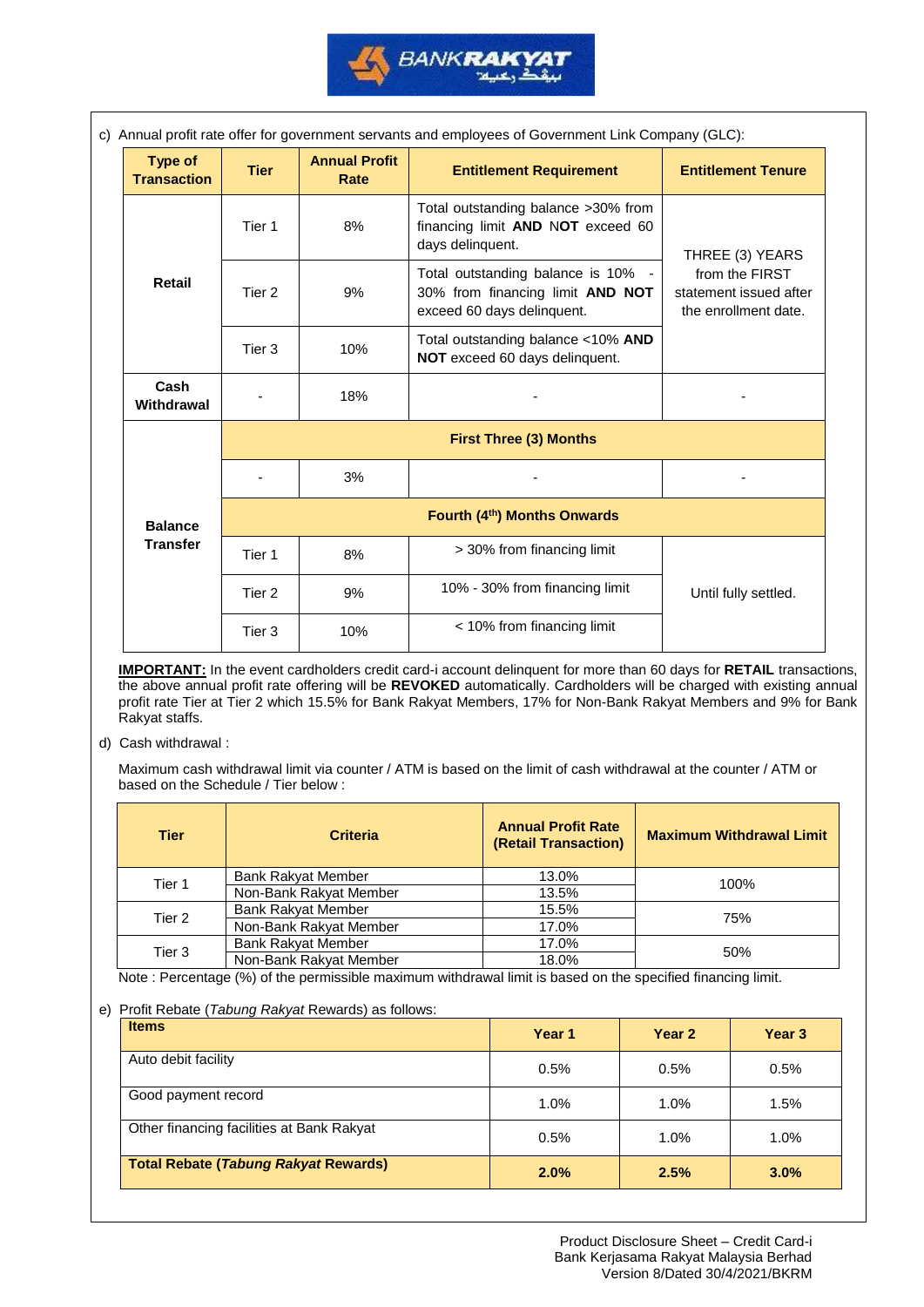

| FREE Group Family Takaful Coverage and 'Khairat Kematian' (RM1,000). Coverages includes guaranteed financing<br>payment of outstanding finances accrued through Credit Card-i usage.<br>* Maximum age limit for Takaful coverage is 64 years old on the date of the event (death/TPD).<br>* Maximum amount for Takaful Coverage is up to RM300,000 (subject to takaful approval).                                                                |                                                                                                                                                                                                                                                                                                                                                                                                                                                                                                                                                                                                                                                                                                              |  |  |  |
|--------------------------------------------------------------------------------------------------------------------------------------------------------------------------------------------------------------------------------------------------------------------------------------------------------------------------------------------------------------------------------------------------------------------------------------------------|--------------------------------------------------------------------------------------------------------------------------------------------------------------------------------------------------------------------------------------------------------------------------------------------------------------------------------------------------------------------------------------------------------------------------------------------------------------------------------------------------------------------------------------------------------------------------------------------------------------------------------------------------------------------------------------------------------------|--|--|--|
| Additional benefits for Bank Rakyat Platinum Explorer:<br>a) 5% Cashback on airlines AND hotels bookings*<br>*NOTE:<br>> 5% cash back is CAPPED at maximum amount of RM1,000 per annum.<br>> Subject to Merchant Category Code (MCC) that have been determined by Bank ONLY.<br>$\triangleright$ The amount is a total combination of usage by Principal and Supplementary cardholders.<br>$\triangleright$ NOT for commercial used.             |                                                                                                                                                                                                                                                                                                                                                                                                                                                                                                                                                                                                                                                                                                              |  |  |  |
| b) FREE access to Plaza Premium Lounge :<br>* NOTE:<br>$\triangleright$ Three (3) times access per year.                                                                                                                                                                                                                                                                                                                                         | > Three (3) times access is allocate for each Principal and Supplementary Cardholders.<br>$\triangleright$ Three (3) times access will not be carried forward to the following year.<br>$\triangleright$ The accessibility will be refreshed on yearly basis.<br>> VALID at Plaza Premium Lounge nationwide.                                                                                                                                                                                                                                                                                                                                                                                                 |  |  |  |
| * IMPORTANT :<br>1) Free access offered at Plaza Premium Lounge is LIMITED to HALAL food and beverages ONLY. Bank shall<br>not be held responsible for any NON-HALAL food and beverages consumed by cardholders that are meant to<br>be served for NON-MUSLIM customers.<br>2) Access and lounge facilities of Plaza Premium Lounge is subject to any rules and regulations set by Plaza<br>Premium Lounge Management Limited from time to time. |                                                                                                                                                                                                                                                                                                                                                                                                                                                                                                                                                                                                                                                                                                              |  |  |  |
| 4. What is my obligation?                                                                                                                                                                                                                                                                                                                                                                                                                        |                                                                                                                                                                                                                                                                                                                                                                                                                                                                                                                                                                                                                                                                                                              |  |  |  |
| Minimum Monthly Payment<br>$= (A) + (B) + (C) + (D) + (E)$<br>OR RM50, whichever is<br>higher                                                                                                                                                                                                                                                                                                                                                    | The monthly minimum payment composition is comprising of :<br>A) 5% from outstanding balance (comprising of retail transactions, balance<br>transfer (without instalment), cash withdrawal, profit charges, Card Service<br>Tax, annual fee (if any), additional taxes imposed (if any) and other fees (if<br>any) AND<br>B) Monthly instalments plans (contracted FLEXI, EPP, balance transfer and any<br>other instalment from time to time) subscribed after 31 <sup>st</sup> MAY 2020 AND<br>C) The contracted monthly term financing instalment for Automatic Balance<br>Conversion (ABC) if any AND<br>D) Unpaid monthly minimum payment AND<br>E) Utilization amount in excess of the financing limit |  |  |  |
| <b>OR</b><br>A minimum payment of RM50 from the outstanding balance, whichever is<br>higher.                                                                                                                                                                                                                                                                                                                                                     |                                                                                                                                                                                                                                                                                                                                                                                                                                                                                                                                                                                                                                                                                                              |  |  |  |
| Grace Period of Profit<br>Charge                                                                                                                                                                                                                                                                                                                                                                                                                 | • For retail transactions *-20 days from the date of the transaction, only if you<br>pay full the outstanding balance before or on the due date.<br>. If you do not pay in full before or on the due date, profit charges will be<br>calculated from the date the transaction is debited.<br>* Not applicable to Balance Transfer and Cash Withdrawal.                                                                                                                                                                                                                                                                                                                                                       |  |  |  |

• As a principal cardholder, you are liable to all transactions incurred by the supplementary cardholders.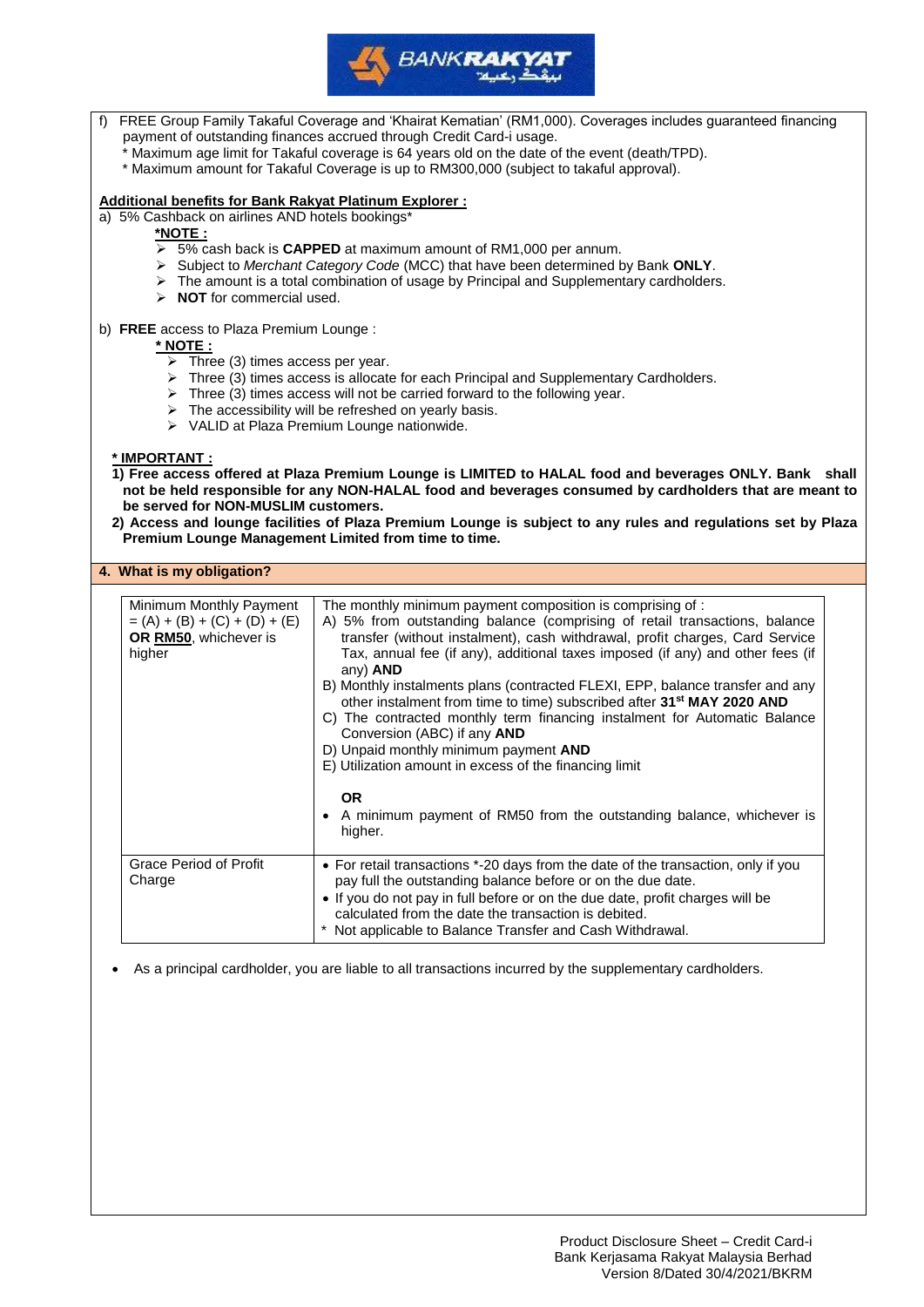

| 5. What are the fees and charges I have to pay?     |                                                                                                                                                                                                            |                                                                                                                                                                    |                           |                              |  |  |  |
|-----------------------------------------------------|------------------------------------------------------------------------------------------------------------------------------------------------------------------------------------------------------------|--------------------------------------------------------------------------------------------------------------------------------------------------------------------|---------------------------|------------------------------|--|--|--|
| <b>Fees and Charges</b>                             | <b>Description</b>                                                                                                                                                                                         |                                                                                                                                                                    |                           |                              |  |  |  |
|                                                     |                                                                                                                                                                                                            |                                                                                                                                                                    |                           |                              |  |  |  |
|                                                     | <b>Card Type</b>                                                                                                                                                                                           | <b>Primary (RM)</b>                                                                                                                                                |                           | <b>Supplementary (RM)</b>    |  |  |  |
|                                                     | Platinum                                                                                                                                                                                                   | 388                                                                                                                                                                |                           | 150                          |  |  |  |
|                                                     | Rakyat Xclusive MasterCard                                                                                                                                                                                 | 388                                                                                                                                                                |                           | 150                          |  |  |  |
|                                                     | Jit Sin Alumni                                                                                                                                                                                             | 388                                                                                                                                                                |                           | 150                          |  |  |  |
| 1. Annual Fee                                       |                                                                                                                                                                                                            | Note: The annual fee is WAIVED for the first year. Annual fees are also waived for the<br>second year and onwards, provided that at least one (1) usage in a year. |                           |                              |  |  |  |
|                                                     | <b>Card Type</b>                                                                                                                                                                                           | <b>Primary (RM)</b>                                                                                                                                                |                           | <b>Supplementary (RM)</b>    |  |  |  |
|                                                     | Platinum Explorer                                                                                                                                                                                          | 388                                                                                                                                                                |                           | 150                          |  |  |  |
|                                                     | Gold                                                                                                                                                                                                       | 150                                                                                                                                                                |                           | 80                           |  |  |  |
|                                                     | Muslimah                                                                                                                                                                                                   | 150                                                                                                                                                                |                           | 80                           |  |  |  |
|                                                     | Note: Currently, the annual fee is WAIVED.                                                                                                                                                                 |                                                                                                                                                                    |                           |                              |  |  |  |
|                                                     | b) Cash withdrawal via other bank ATM or counters, a 5% fee will be charged on the total<br>cash withdrawal amount, or RM 20 whichever is higher.<br>The cash withdrawal service fee schedule is as below: |                                                                                                                                                                    |                           |                              |  |  |  |
|                                                     |                                                                                                                                                                                                            |                                                                                                                                                                    |                           |                              |  |  |  |
| 2. Cash Withdrawal Fee                              | <b>Channels</b>                                                                                                                                                                                            | <b>Cash Withdrawal</b>                                                                                                                                             |                           | <b>Fee</b>                   |  |  |  |
|                                                     |                                                                                                                                                                                                            | amount                                                                                                                                                             |                           |                              |  |  |  |
|                                                     | Bank Rakyat's ATM                                                                                                                                                                                          | Up to RM666                                                                                                                                                        |                           | <b>RM20</b>                  |  |  |  |
|                                                     | / counter                                                                                                                                                                                                  | <b>Exceeding RM666</b>                                                                                                                                             |                           | 3% of cash withdrawal amount |  |  |  |
|                                                     | Others Bank's ATM<br>/ counter                                                                                                                                                                             | Up to RM400                                                                                                                                                        |                           | <b>RM20</b>                  |  |  |  |
| 3. Copy of Card Monthly<br><b>Statement Request</b> | RM5.00 will be charged for each requested copy of Card Monthly Statement.                                                                                                                                  | Exceeding RM400                                                                                                                                                    |                           | 5% of cash withdrawal amount |  |  |  |
| 4. Sales Draft Request                              | a) RM5.00 will be charged for each photocopy of Sales Draft.<br>b) RM15.00 for each original copy of the Sales Draft.                                                                                      |                                                                                                                                                                    |                           |                              |  |  |  |
|                                                     | RM50 for every replacement of Bank Rakyat Credit Card-i.                                                                                                                                                   |                                                                                                                                                                    |                           |                              |  |  |  |
| 5. Card Replacement<br>6. Overseas Transaction      | The currency conversion for overseas transaction are determined by MasterCard<br>International on the date the transactions are received and/or processed by Bank Rakyat.                                  |                                                                                                                                                                    |                           |                              |  |  |  |
| 7. Over Limit Excess                                | <b>None</b>                                                                                                                                                                                                |                                                                                                                                                                    |                           |                              |  |  |  |
|                                                     | <b>Primary (RM)</b>                                                                                                                                                                                        |                                                                                                                                                                    | <b>Supplementary (RM)</b> |                              |  |  |  |
| 8. Service Tax<br>(Credit Card-i)                   | 25.00                                                                                                                                                                                                      |                                                                                                                                                                    | 25.00                     |                              |  |  |  |

## **6. What if I fail to full fill my obligations?**

a) Compensation Charge (Ta'widh) of 1% from the total outstanding balance if no payment received on the fourth (4th) day after the due date or payment made is less than the stated minimum payment (subject to minimum charge of RM10 and maximum charge of RM100). This charge is not compounded.

b) The Bank reserves the right to transfer any credit balance in any of your Bank Rakyat accounts to pay any outstanding Credit Card-i account by giving notice of seven (7) calendar days in advance.

c) If you fail to report the loss/stolen of the card IMMEDIATELY, you will be liable for any unauthorized transactions through the usage of the card.

d) You will be liable for card-present unauthorized transactions which require PIN verification if you have : • acted fraudulently;

- delayed in notifying Bank Rakyat Card Centre as soon as reasonably practicable after having discovered the loss/stolen or unauthorized use of the Credit Card-i;
- voluntarily disclosed the PIN to another person; or
- recorded your PIN on the Credit Card-i or on anything kept in close proximity with your Credit Card-i.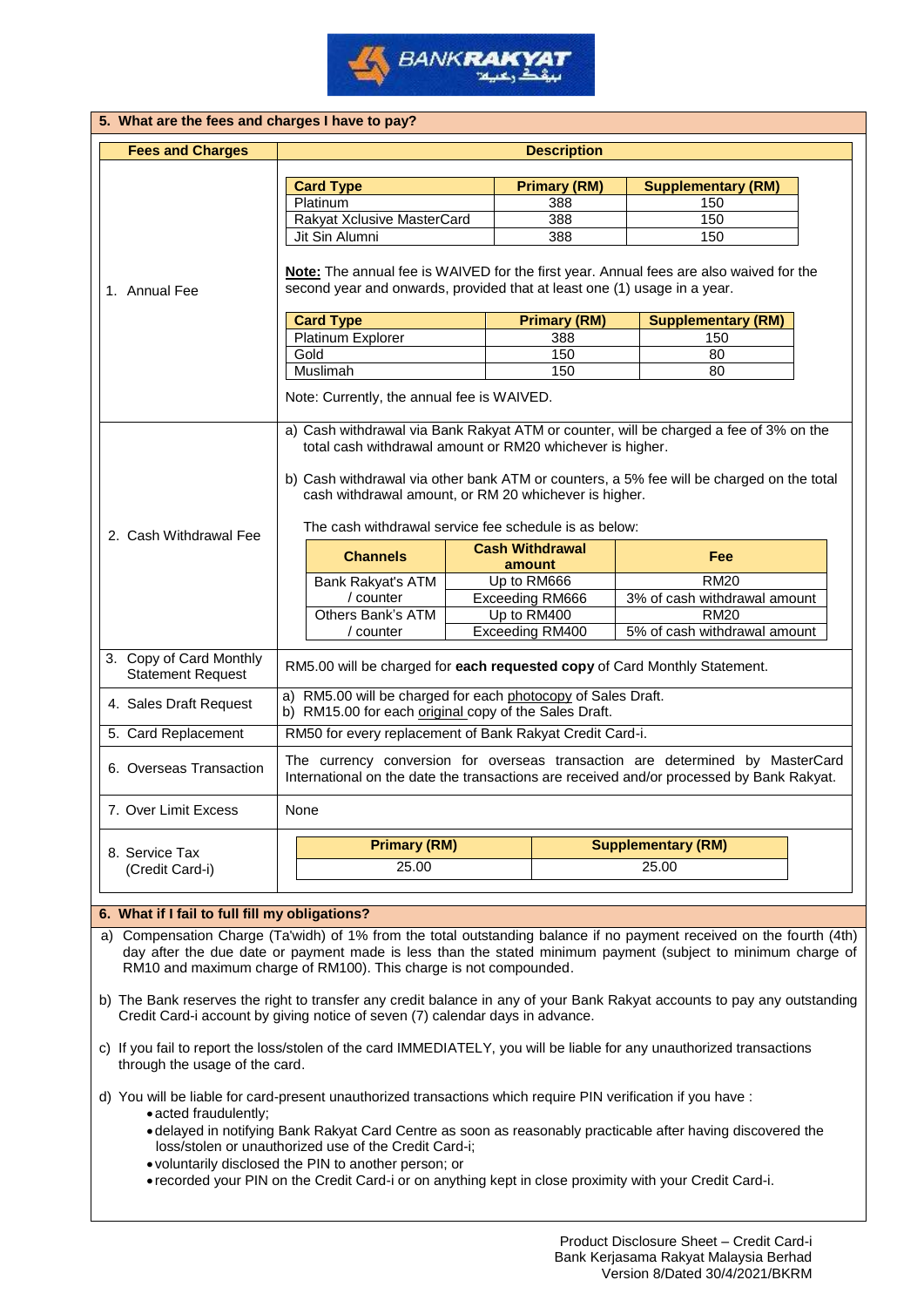

|    | e) You will be liable for unauthorized transactions which require signature verification or with contactless card, if you have:                                                                                                                                                                                                                                                                                                                                                                    |
|----|----------------------------------------------------------------------------------------------------------------------------------------------------------------------------------------------------------------------------------------------------------------------------------------------------------------------------------------------------------------------------------------------------------------------------------------------------------------------------------------------------|
|    | • acted fraudulently;<br>. delayed in notifying Bank Rakyat Card Centre as soon as reasonably practicable after having discovered the                                                                                                                                                                                                                                                                                                                                                              |
|    | loss/stolen or unauthorized use of Credit Card-i;<br>. left your Credit Card-i or item containing your Credit Card-i unattended, in places visible and accessible to others;                                                                                                                                                                                                                                                                                                                       |
|    | . voluntarily allowed another person to use your Credit Card-i.                                                                                                                                                                                                                                                                                                                                                                                                                                    |
|    | Note : IMMEDIATELY means loss/stolen or unauthorised PIN disclosure is notified to the Bank within TWO (2) hours<br>from the time of the incident.                                                                                                                                                                                                                                                                                                                                                 |
| f) | The Bank Rakyat Credit Card-i and or any services offered by the Bank may be cancelled within a reasonable time<br>after written notice has been issued by the Bank to the Cardholder if it is found that the Cardholder is using the Credit<br>Card-i for any unlawful activity including money laundering and/or purposes that are contrary to Shariah principles.<br>Upon termination of the Card, all outstanding gains and other related charges shall be paid immediately to Bank<br>Rakyat. |
| G) | The supplementary cards will also be cancelled immediately upon request of the principal cardholder or not.                                                                                                                                                                                                                                                                                                                                                                                        |
|    | h) The Bank reserves the right to cancel your Credit Card-i if you fail to comply with Bank Rakyat's Credit Card-i Terms<br>and Conditions.                                                                                                                                                                                                                                                                                                                                                        |
|    |                                                                                                                                                                                                                                                                                                                                                                                                                                                                                                    |
|    | 7. What if I fully settle the balance before it's maturity? (For Balance Transfer/Easy Payment Plan)                                                                                                                                                                                                                                                                                                                                                                                               |
|    | There is no "lock-in period" for Balance Transfer and Easy Payment Plan (EPP) program. Thus, there is no charge on<br>early settlement.                                                                                                                                                                                                                                                                                                                                                            |
|    | 8. What are the major risks?                                                                                                                                                                                                                                                                                                                                                                                                                                                                       |
|    | a) If you pay only the minimum monthly payments, the profit charge and the time taken to settle all outstanding balances<br>will increase. Full payment at the due date will avoid any charge and Compensation Charge (Ta'widh).                                                                                                                                                                                                                                                                   |
|    | b) If you use your Credit Card-i to make payment for other financing, it may increase your costs.                                                                                                                                                                                                                                                                                                                                                                                                  |
|    | c) If you have problems paying for your Credit Card-i, contact us to discuss alternate financing instalment / payment.                                                                                                                                                                                                                                                                                                                                                                             |
|    | d) You are also responsible for informing the Bank immediately upon receipt of a short message service (SMS)<br>notification, if the transaction is invalid.                                                                                                                                                                                                                                                                                                                                       |
|    | 9. What do I need to do if there are changes of my information?                                                                                                                                                                                                                                                                                                                                                                                                                                    |
|    | You should contact the Bank at 03-2693 6880 (24 hours) promptly to ensure that any information will be channelled<br>effectively.                                                                                                                                                                                                                                                                                                                                                                  |
|    | 10. Where can I get further information about this Credit Card-i product?                                                                                                                                                                                                                                                                                                                                                                                                                          |
|    | a) For more information on Bank Rakyat Credit Card-i, please refer to the product brochure or visit our website at                                                                                                                                                                                                                                                                                                                                                                                 |
|    | www.bankrakyat.com.my or you can contact any of Bank Rakyat's branches nationwide.                                                                                                                                                                                                                                                                                                                                                                                                                 |
|    | b) Any suggestions and inquiries can be channelled to:                                                                                                                                                                                                                                                                                                                                                                                                                                             |
|    | • Bank Rakyat Card Centre:<br>03-2693 6880 (24 hours)                                                                                                                                                                                                                                                                                                                                                                                                                                              |
|    | • Bank Rakyat Call Centre<br>1-300-80-5454 / International line: +603-5526 9000                                                                                                                                                                                                                                                                                                                                                                                                                    |
|    | $\triangleright$ Monday to Sunday : 24 hours<br>7:30 am to 9:30 pm - Available for all inquiries                                                                                                                                                                                                                                                                                                                                                                                                   |
|    | 9:30 pm to 7:30 am - Available only to check application status, internet banking and report lost card.                                                                                                                                                                                                                                                                                                                                                                                            |
|    | > E-mail: telerakyat@bankrakyat.com.my                                                                                                                                                                                                                                                                                                                                                                                                                                                             |
|    | c) Any complaints can be reported to:                                                                                                                                                                                                                                                                                                                                                                                                                                                              |
|    | • Bank Rakyat Card Centre:<br>03-2693 6880 (24 hour)<br>03-2692 4600 (Lost / Stolen Card)                                                                                                                                                                                                                                                                                                                                                                                                          |
|    | • Bank Rakyat Call Centre :<br>1-300-80-5454 / International line: +603-5526 9000                                                                                                                                                                                                                                                                                                                                                                                                                  |
|    | $\triangleright$ Monday to Sunday : 24 hours                                                                                                                                                                                                                                                                                                                                                                                                                                                       |
|    | 7:30 am to 9:30 pm - Available for all inquiries                                                                                                                                                                                                                                                                                                                                                                                                                                                   |
|    | 9:30 pm to 7:30 am - Available only to check application status, internet banking and report lost card.                                                                                                                                                                                                                                                                                                                                                                                            |

➢ E-mail : telerakyat@bankrakyat.com.my